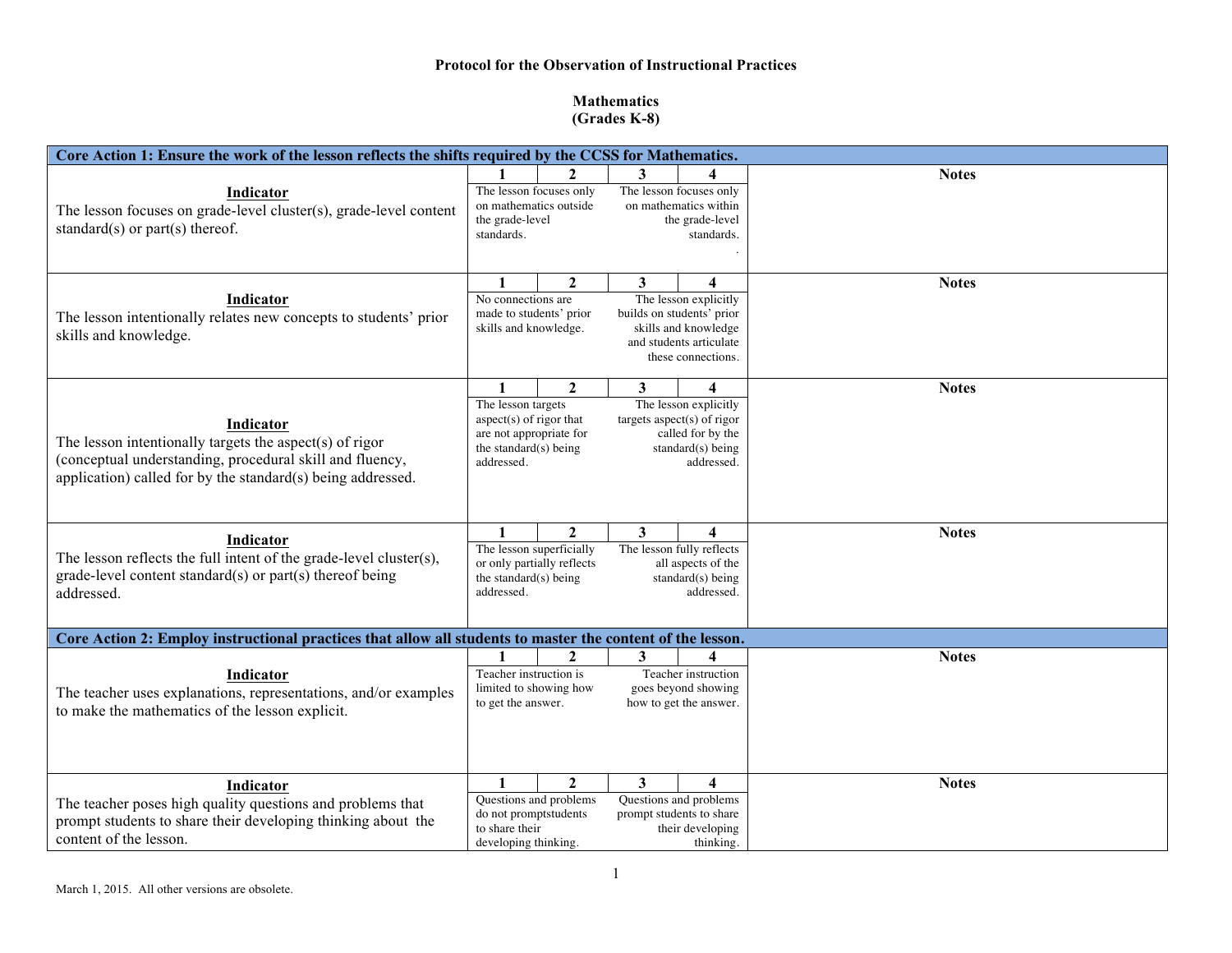| Indicator<br>The teacher provides time for students to work with and practice<br>grade-level problems and exercises.                                                     | $\mathbf{2}$<br>1<br>Students are given<br>limited time to work<br>with grade-level<br>problems and exercises.                                                                                                                                                                                                                                                                                                                                     |  | 3<br>4<br>Students are given<br>extensive opportunity to<br>work with grade-level<br>problems and exercises.                                              |              | <b>Notes</b> |  |  |  |
|--------------------------------------------------------------------------------------------------------------------------------------------------------------------------|----------------------------------------------------------------------------------------------------------------------------------------------------------------------------------------------------------------------------------------------------------------------------------------------------------------------------------------------------------------------------------------------------------------------------------------------------|--|-----------------------------------------------------------------------------------------------------------------------------------------------------------|--------------|--------------|--|--|--|
| Indicator<br>The teacher uses variation in students' solution methods to<br>strengthen other students' understanding of the content.                                     | $\overline{2}$<br>$\mathbf{1}$<br>A single solution<br>method is provided and<br>discussed.                                                                                                                                                                                                                                                                                                                                                        |  | 3 <sup>1</sup><br>$\overline{\mathbf{4}}$<br>A variety of student<br>solution methods are<br>shared and examined<br>together to support<br>understanding. |              | <b>Notes</b> |  |  |  |
| Indicator<br>The teacher checks for understanding throughout the lesson,<br>using informal, but deliberate methods (such as questioning or<br>assigning short problems). | 1<br>$\mathbf{2}$<br>3<br>There are few or no<br>checks for<br>understanding, or<br>understanding of only a<br>few students is assessed.                                                                                                                                                                                                                                                                                                           |  | 4<br>Checks for<br>understanding are used<br>throughout the lesson to<br>assess progress of all<br>students.                                              | <b>Notes</b> |              |  |  |  |
| Indicator<br>The teacher guides student thinking toward the focus of the<br>lesson and summarizes the mathematics with references to<br>student work and discussion.     | $\mathbf{2}$<br>$\mathbf{1}$<br>The lesson concludes<br>with no summary of its<br>focus.                                                                                                                                                                                                                                                                                                                                                           |  | 3<br>4<br>The mathematics of the<br>lesson is summarized<br>with reference to<br>student workand<br>discussion.                                           |              | <b>Notes</b> |  |  |  |
| Core Action 3: Provide all students with opportunities to<br>exhibit mathematical practices in connection with the<br>content of the lesson.                             | Scale:<br>$1 =$ The teacher does not provide students opportunity and very few students demonstrate this behavior<br>2 = The teacher provides students opportunity inconsistently and few students demonstrate this behavior<br>$3$ = The teacher provides students opportunity consistently and some students demonstrate this behavior<br>4 = The teacher provides students opportunity consistently and all students demonstrate this behavior. |  |                                                                                                                                                           |              |              |  |  |  |
| Indicator<br>The teacher uses strategies to keep all students persevering with<br>challenging problems.                                                                  | $\mathbf{2}$<br>3<br>4<br><b>Illustrative Student Behavior</b><br>Even after reaching a point of frustration,<br>students persist in efforts to solve<br>challenging problems.                                                                                                                                                                                                                                                                     |  |                                                                                                                                                           |              | <b>Notes</b> |  |  |  |
| <b>Indicator</b><br>The teacher establishes a classroom culture in which students<br>explain their thinking.                                                             | $\mathbf{1}$<br>$\mathbf{2}$<br>$\overline{\mathbf{4}}$<br><b>Illustrative Student Behavior</b><br>Students elaborate with a second sentence                                                                                                                                                                                                                                                                                                       |  |                                                                                                                                                           |              | <b>Notes</b> |  |  |  |